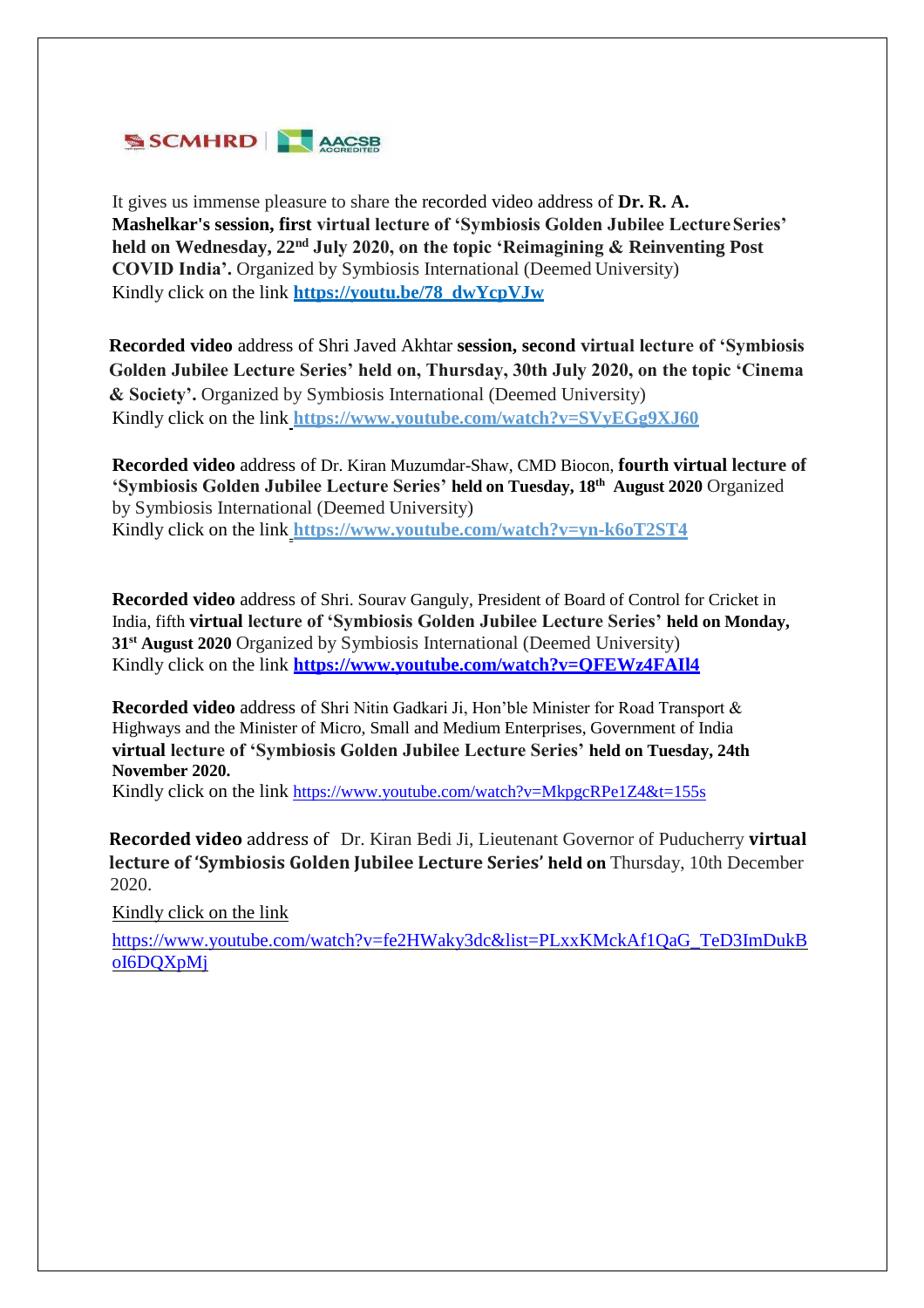## Upcoming session of the 'Symbiosis Golden Jubilee Lecture Series'